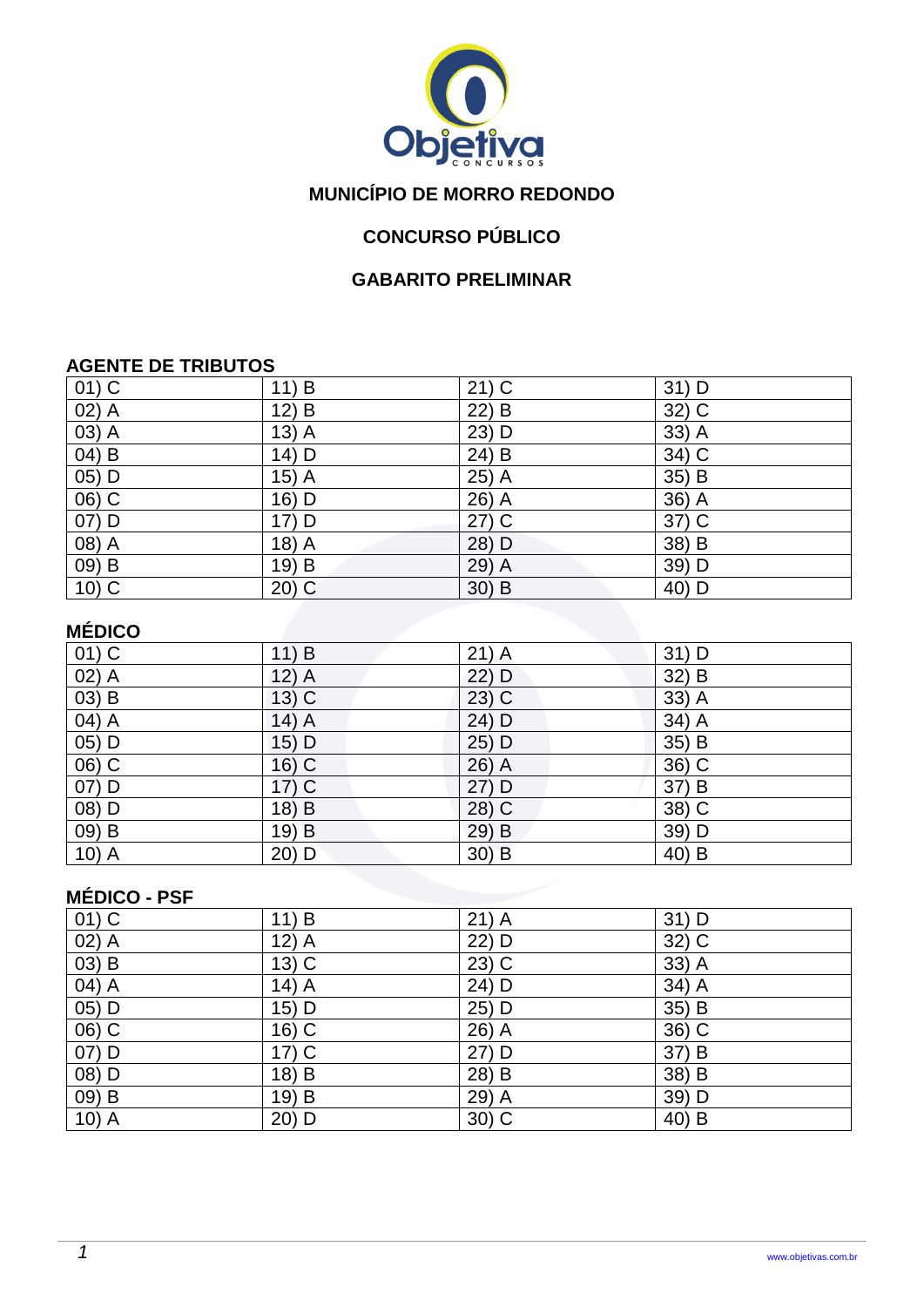

#### **MOTORISTA**

| $01)$ A            | $11)$ A | $21)$ A             | $31)$ D           |
|--------------------|---------|---------------------|-------------------|
| $\overline{02)}$ C | 12) D   | $\overline{22}$ ) C | 32) D             |
| $(03)$ C           | $13)$ C | 23) D               | 33) A             |
| $04)$ B            | 14) B   | $24)$ B             | 34) C             |
| $\overline{05)}$ D | $15)$ B | 25) D               | $35)$ A           |
| 06) B              | $16)$ A | 26) A               | 36) B             |
| $07)$ D            | $17)$ C | $27)$ C             | 37) B             |
| $(08)$ A           | 18) D   | 28) B               | $38\overline{)C}$ |
| 09) D              | $19)$ A | 29) A               | 39) B             |
| $10)$ C            | $20)$ C | $30)$ C             | 40) B             |

# **OPERADOR DE MÁQUINAS**

| $01)$ A                        | $11)$ A | $21)$ A | $31)$ D |
|--------------------------------|---------|---------|---------|
| $02)$ C                        | 12) D   | $22)$ C | 32) D   |
| $(03)$ C                       | $13)$ C | 23) D   | 33) A   |
| $04)$ B                        | 14) B   | 24) B   | $34)$ C |
| $05)$ D                        | $15)$ B | 25) D   | $35)$ A |
| $\overline{06}$ $\overline{B}$ | $16)$ A | 26) A   | $36)$ B |
| 07) D                          | $17)$ C | $27)$ C | 37) B   |
| $(08)$ A                       | $18)$ D | 28) B   | $38)$ C |
| 09) D                          | $19)$ A | $29)$ A | 39) B   |
| $10)$ C                        | $20)$ C | $30)$ C | 40) B   |

## **OPERÁRIO**

| .                   |         |         |         |
|---------------------|---------|---------|---------|
| $01)$ B             | 11) B   | $21)$ B | 31) B   |
| $02)$ D             | $12)$ A | $22)$ A | 32) A   |
| $\overline{03}$ ) C | $13)$ C | $23)$ C | 33) D   |
| 04) B               | $14)$ C | 24) C   | 34) B   |
| 05) A               | 15) B   | $25)$ D | 35) D   |
| 06) A               | 16) D   | 26) C   | $36)$ A |
| 07) D               | $17)$ A | 27) B   | $37)$ A |
| 08) C               | 18) A   | 28) D   | 38) B   |
| 09) D               | 19) C   | 29) A   | 39) A   |
| $10)$ C             | $20)$ C | $30)$ C | 40) A   |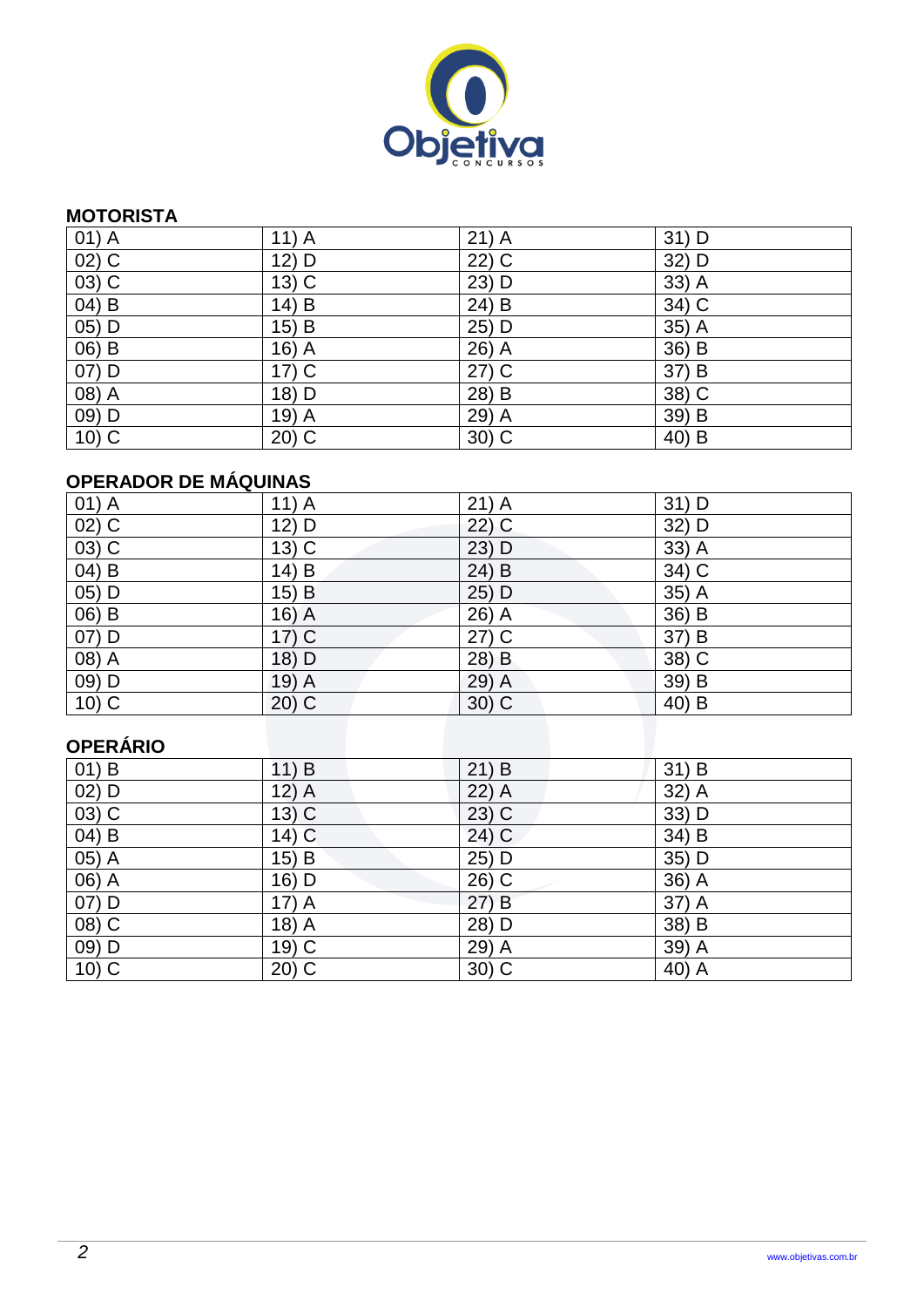

## **OPERÁRIO ESPECIALIZADO**

| $01)$ A                        | $11)$ A | $21)$ A | $31)$ D |
|--------------------------------|---------|---------|---------|
| $\overline{02)}$ C             | 12) D   | $22)$ C | 32) D   |
| $03)$ C                        | $13)$ C | 23) D   | 33) B   |
| $\overline{04}$ $\overline{B}$ | 14) B   | $24)$ B | 34) A   |
| $05)$ D                        | $15)$ B | 25) D   | 35) C   |
| $06)$ B                        | $16)$ A | 26) A   | 36) A   |
| 07) D                          | $17)$ C | $27)$ C | 37) D   |
| $(08)$ A                       | 18) D   | 28) B   | 38) D   |
| 09) D                          | $19)$ A | 29) A   | 39) B   |
| $10)$ C                        | $20)$ C | $30)$ C | 40) B   |

## **PROCURADOR JURÍDICO**

| $01)$ A  | 11) B   | $21)$ B                                                                   | $31)$ C |
|----------|---------|---------------------------------------------------------------------------|---------|
| $02)$ C  | $12)$ C | $22)$ D                                                                   | 32) D   |
| $(03)$ B | $13)$ A | $23)$ C                                                                   | 33) C   |
| $04)$ D  | $14)$ A | 24) D                                                                     | 34) B   |
| $05)$ C  | $15)$ D | $25)$ A                                                                   | 35) A   |
| 06) D    | $16)$ C | 26) D                                                                     | 36) A   |
| $07)$ D  | $17)$ C | 27) B                                                                     | 37) D   |
| 08) B    | 18) D   | 28) D                                                                     | 38) A   |
| 09) C    | 19) B   | $29)$ A                                                                   | 39) B   |
| 10) A    | $20)$ C | $30)$ B                                                                   | 40) D   |
|          |         |                                                                           |         |
|          |         | <b>DDOCCCCOD CNCINO CUNDAMENTAL CÉDICC CINAIS NA DISCIDI INA DE ADTES</b> |         |

| <u>PROFESSOR ENSINO FUNDAMENTAL SERIES FINAIS, NA DISCIPLINA DE ARTES</u> |         |                                 |         |  |  |
|---------------------------------------------------------------------------|---------|---------------------------------|---------|--|--|
| $01)$ C                                                                   | 11) C   | 21<br>$\overline{) \mathsf{B}}$ | $31)$ A |  |  |
| $02)$ A                                                                   | 12) B   | $22)$ D                         | $32)$ B |  |  |
| 03) A                                                                     | $13)$ D | $23)$ C                         | $33)$ D |  |  |
| $(04)$ B                                                                  | $14)$ B | 24) A                           | 34) C   |  |  |
| $05)$ C                                                                   | $15)$ A | $25)$ D                         | $35)$ A |  |  |
| 06) D                                                                     | $16)$ C | 26) A                           | 36) D   |  |  |
| $(07)$ B                                                                  | 17) D   | (27)<br>$\overline{A}$          | 37) D   |  |  |
| 08) A                                                                     | 18) D   | 28) B                           | 38) C   |  |  |
| $(09)$ B                                                                  | $19)$ A | 29) A                           | 39) B   |  |  |
| $10)$ C                                                                   | $20)$ C | $30)$ D                         | 40) D   |  |  |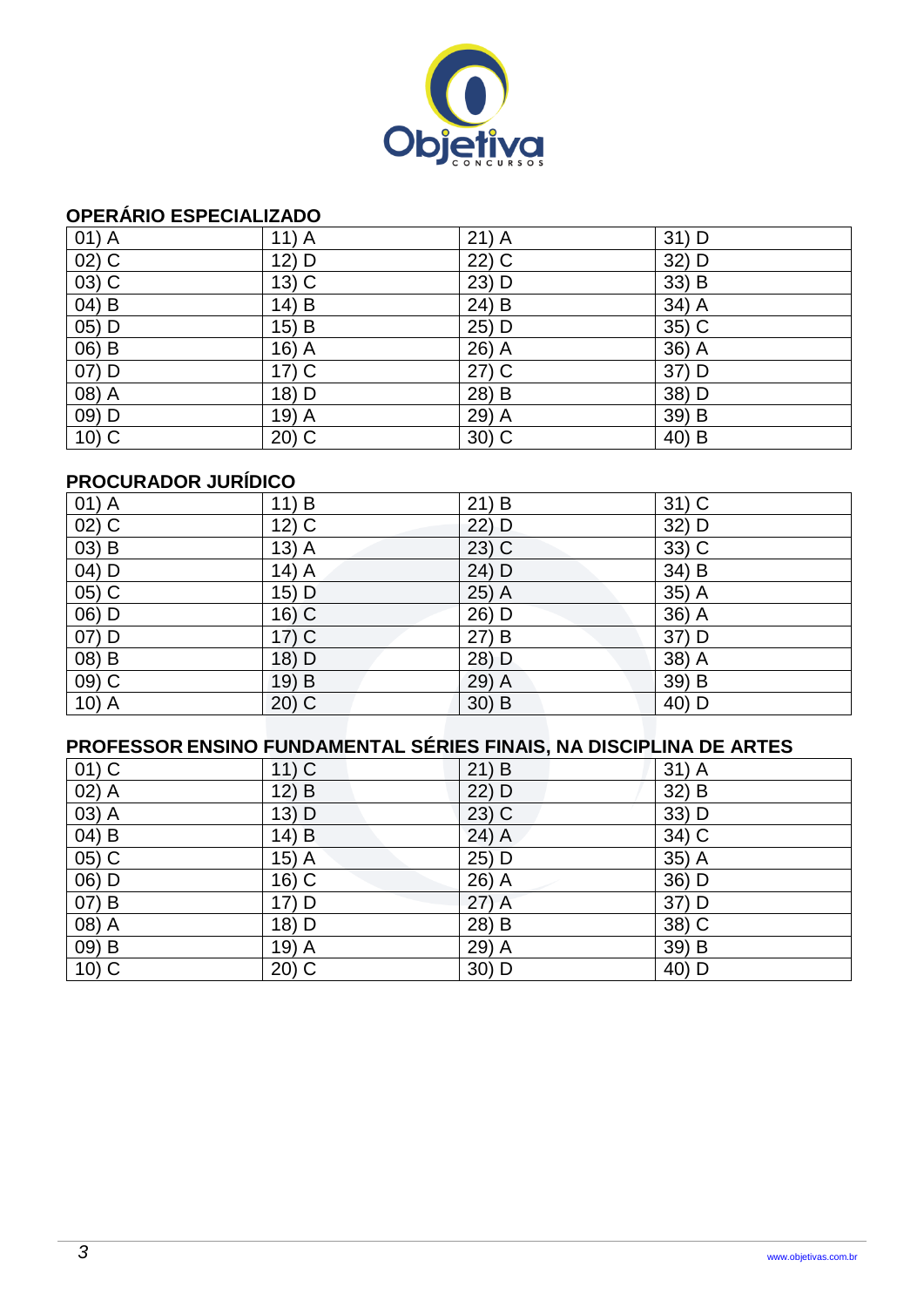

#### **PROFESSOR ENSINO FUNDAMENTAL SÉRIES FINAIS, NA DISCIPLINA DE CIÊNCIAS FÍSICAS E BIOLÓGICAS**

| $01)$ C            | $11)$ C | 21) B             | $31)$ A             |
|--------------------|---------|-------------------|---------------------|
| $\overline{02)}$ A | $12)$ B | 22) D             | 32) B               |
| $\overline{03)}$ A | 13) D   | $23\overline{)C}$ | $33)$ C             |
| $04)$ B            | 14) B   | $24)$ A           | 34) D               |
| $05)$ C            | $15)$ A | 25) D             | 35) D               |
| 06) D              | 16) C   | 26) A             | 36) A               |
| 07) B              | 17) D   | $27)$ A           | 37) B               |
| $(08)$ A           | 18) D   | 28) B             | 38) D               |
| 09) B              | 19) A   | 29) A             | 39) B               |
| $10)$ C            | $20)$ C | 30) D             | $\overline{40}$ ) C |

#### **PROFESSOR ENSINO FUNDAMENTAL SÉRIES FINAIS, NA DISCIPLINA DE EDUCAÇÃO FÍSICA**

| .                              |          |         |                          |
|--------------------------------|----------|---------|--------------------------|
| $\overline{01)}$ C             | $11)$ C  | 21) B   | $31)$ D                  |
| $02)$ A                        | $12)$ B  | 22) D   | 32) B                    |
| 03) A                          | $13)$ D  | $23)$ C | 33) A                    |
| 04) B                          | $14)$ B  | $24)$ A | 34) D                    |
| $(05)$ C                       | $15)$ A  | 25) D   | $35\overline{\smash) B}$ |
| $(06)$ D                       | $16)$ C  | $26)$ A | $\overline{36}$ ) C      |
| $\overline{07}$ $\overline{B}$ | 17) D    | $27)$ A | $37)$ $\overline{A}$     |
| 08) A                          | 18) D    | 28) B   | 38) D                    |
| 09) B                          | $(19)$ A | 29) A   | 39) D                    |
| $10)$ C                        | $20)$ C  | 30) D   | $40)$ C                  |

## **PROFESSOR ENSINO FUNDAMENTAL SÉRIES FINAIS, NA DISCIPLINA DE HISTÓRIA**

| $01)$ C | $11)$ C            | $21)$ B | 31) D   |
|---------|--------------------|---------|---------|
| $02)$ A | $12) \overline{B}$ | 22) D   | $32)$ A |
| 03) A   | 13) D              | $23)$ C | $33)$ C |
| $04)$ B | 14) B              | 24) A   | $34)$ A |
| 05) C   | $15)$ A            | 25) D   | 35) C   |
| 06) D   | 16) C              | 26) A   | $36)$ B |
| 07) B   | 17) D              | $27)$ A | 37) D   |
| 08) A   | 18) D              | 28) B   | 38) D   |
| 09) B   | $19)$ A            | 29) A   | $39)$ C |
| $10)$ C | $20)$ C            | 30) D   | $40)$ B |